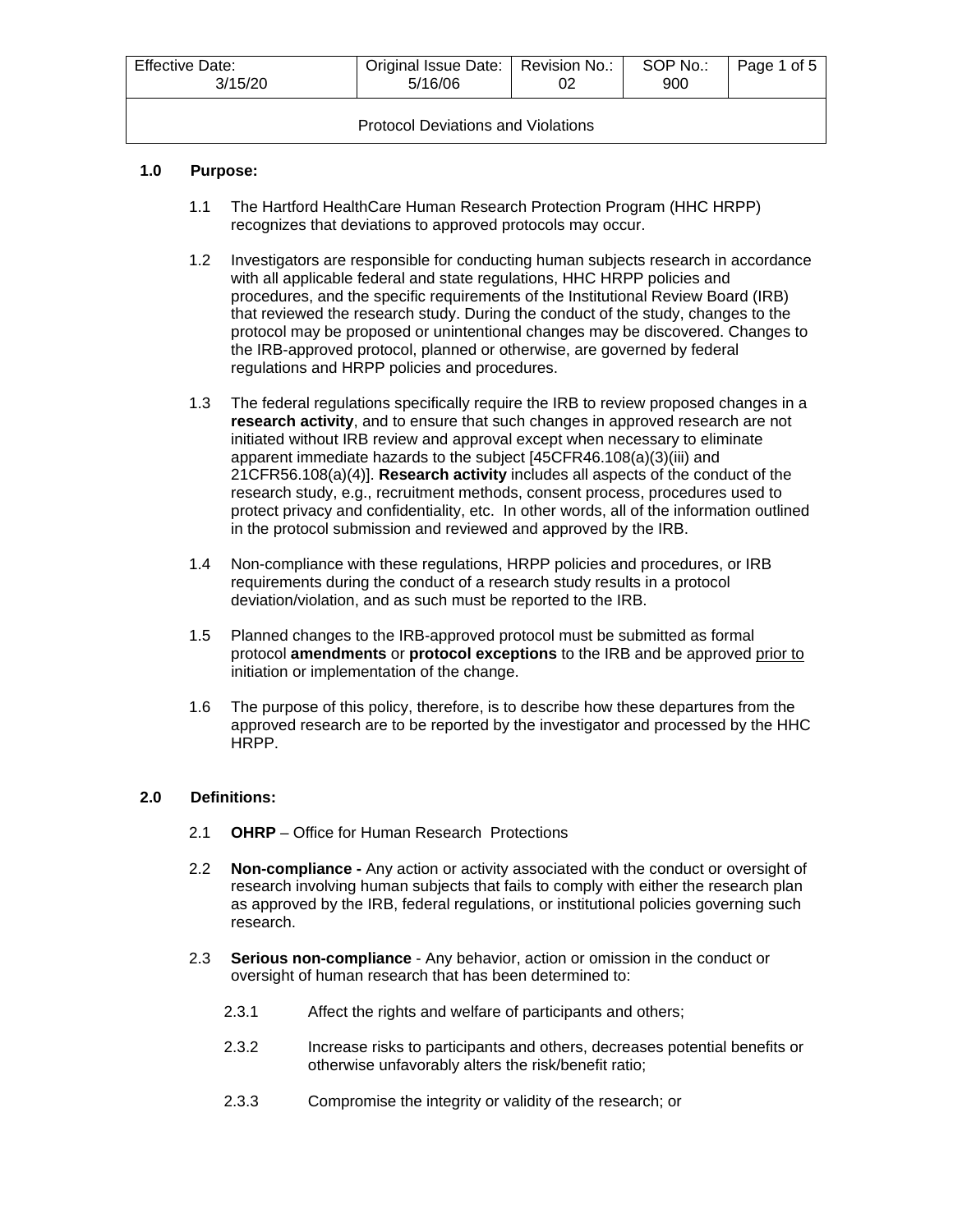| Effective Date:<br>3/15/20                | Original Issue Date:   Revision No.:<br>5/16/06 |  | SOP No.:<br>900 | Page 2 of 5 |  |
|-------------------------------------------|-------------------------------------------------|--|-----------------|-------------|--|
| <b>Protocol Deviations and Violations</b> |                                                 |  |                 |             |  |

- 2.3.4 Result from the willful or knowing misconduct on the part of the investigator(s) or study staff.
- 2.4 **Protocol Deviation -** Any inadvertent change, divergence, or departure from the study design or procedures of a research protocol that is under the investigator's control and that has not been approved by the IRB.

The deviation has no substantive effect on the risks or benefits to the individual research subject, the value of the data collected and did not result from willful or knowing misconduct on the part of the investigator(s) or study staff.

- 2.5 **Protocol Exception:** A one time, intentional action or process that departs from the IRB-approved study protocol, intended for one occurrence or applied to a single individual. This action is approved by the sponsor or funding agency, IRB, and the FDA, if applicable, prior to its implementation. An example of an exception may include: the potential enrollment, following approval of the sponsor, of a participant who fails to meet all of the protocol eligibility criteria.
- 2.6 **Protocol Violation:** Any intentional protocol deviation that may affect the subject's rights, safety, or well being and/or the completeness, accuracy and reliability of the study data.

The following are examples of protocol violations:

- Failure to obtain informed consent, i.e., there is no documentation of informed consent(s) or informed consent obtained after initiation of study.
- **Informed consent for IND/IDE studies obtained by someone other than** individuals authorized by IRB to obtain consent, e.g. someone other than a licensed physician investigator.
- **PI prescribing or administering the wrong drug on the study**
- Performing study procedure not approved by the IRB.
- PI failure to report a serious adverse event to the IRB and/or sponsor.
- 2.7 **Unanticipated Problem:** any unforeseen or unexpected incident or experience (including an unanticipated adverse event) that is not described in the protocolrelated documents, such as the approved research protocol and informed consent document.
- 2.8 **Unanticipated problems involving risks to subjects or others**: any incident, experience, or outcome that meets all of the following criteria:
	- 2.8.1 **Unexpected** (in terms of nature, severity, or frequency) given (a) the research procedures that are described in the protocol-related documents, such as the IRB-approved research protocol and informed consent document; and (b the characteristics of the subject population being studied;
	- 2.8.2 **Related or possibly related** to the procedures involved in the research;
	- 2.8.3 **Suggests that the research places subjects or others at a greater risk of harm** (including physical, psychological, economic, or social harm) than was previously known or recognized.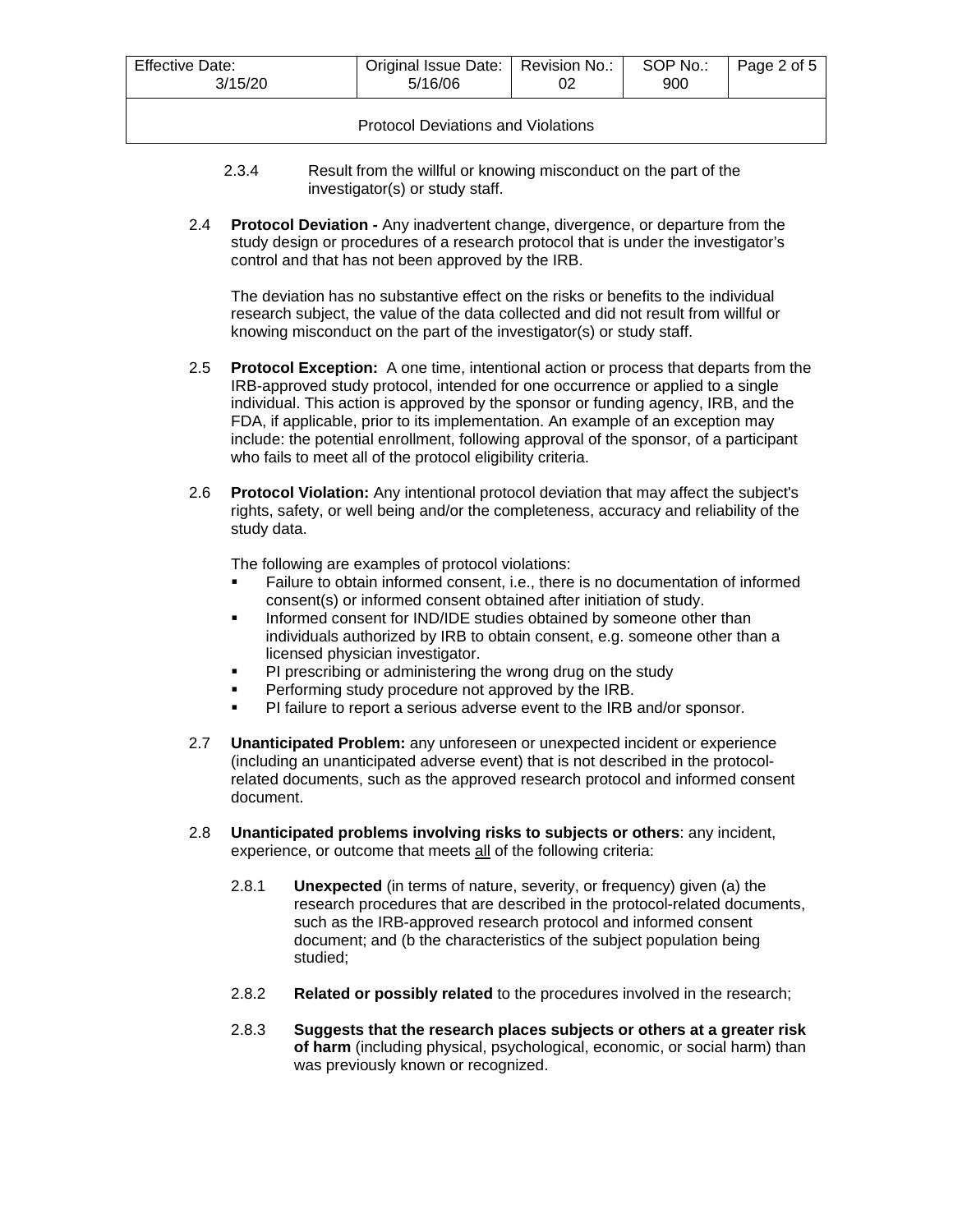| <b>Effective Date:</b><br>3/15/20         | Original Issue Date:   Revision No.:<br>5/16/06 |  | SOP No.:<br>900 | Page 3 of 5 |  |
|-------------------------------------------|-------------------------------------------------|--|-----------------|-------------|--|
| <b>Protocol Deviations and Violations</b> |                                                 |  |                 |             |  |

#### **3.0 Procedure:**

- 3.1 The HHC HRPP considers **protocol deviations** to be instances of non-compliance with the approved protocol and processes them as such.
	- 3.1.1 A minor deviation (typically considered non-compliance that is neither serious nor continuing) does not expose research subjects to increased risks or fewer benefits or affect the study integrity
	- 3.1.2 Minor protocol deviations must be tracked and reported in summary at the time of continuing review by the Principal Investigator (PI).
		- 3.1.2.1 In reviewing the summary of deviations with the progress report, the IRB will look for patterns and frequency of incidence to identify whether continuing non-compliance is taking place and implement corrective action plans as necessary.
	- 3.1.3 If the research sponsor requires reporting of protocol deviations to the IRB, these must be must be reported to the IRB within 30 calendar days of discovery using the *Protocol Deviation Report* form available on the HHC Research website.
		- 3.1.3.1 The investigator must include corrective actions that have been put into place to prevent any future occurrences of the deviation.
		- 3.1.3.2 The HRPP Director reviews the Protocol Deviation Report and have the authority to acknowledge the submission. If he or she feels the deviation has the potential to impact subject safety or welfare, it may be referred to the IRB Chair or convened IRB.
- 3.2 **Protocol violations**, because they potentially expose subjects to increased risk, fewer benefits, or compromise the study integrity, are likely to be considered serious non-compliance and thus must be reported to the IRB within seven (7) calendar days of discovery, and reported to the sponsor as outlined in the sponsor's protocol.
	- 3.2.1 Protocol violations should be reported to the IRB by submission of the "*IRB Unanticipated Problem/Event Report Form*".
	- 3.2.2 Within three (3) days of receipt, the HRPP Director or designee will complete an initial of the report review utilizing the following criteria:
		- 3.2.2.1 If the reported deviation/violation has no substantive effect on the risks or benefits to the individual research subject, the value of the data collected and did not result from willful or knowing misconduct on the part of the investigator(s) or study staff, the investigator may be instructed to report the deviation in the annual "Request for Continuation (Progress Report)".
		- 3.2.2.2 If the reported deviation/violation involves a drug, device or biologic or other interventional activity, the HRPP Director may assign it to the IRB Chair or designee with the appropriate clinical experience, as appropriate. For the purposes of this document, "interventional activity" means any activity described in the protocol that directly involves the administration of a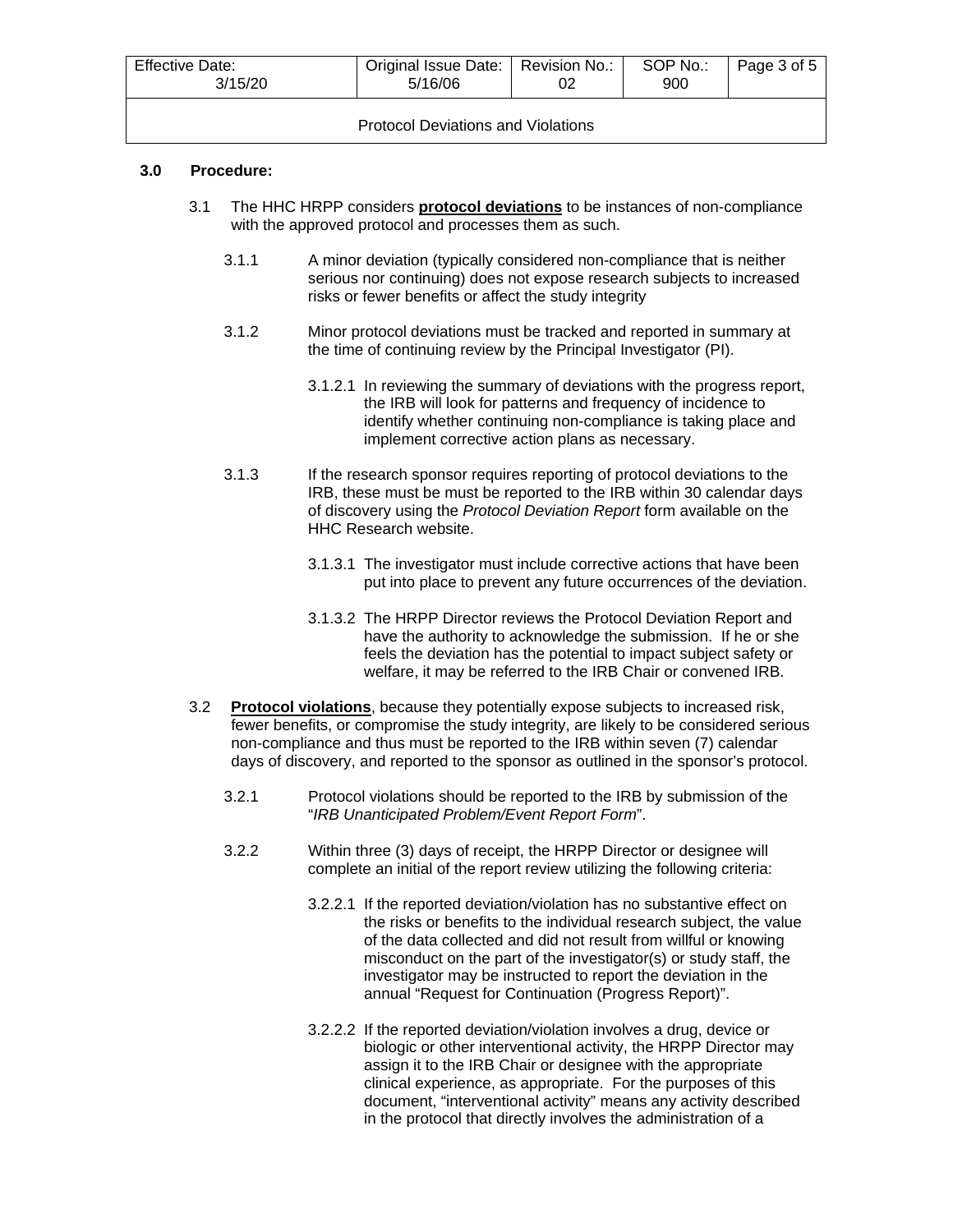| <b>Effective Date:</b><br>3/15/20         | Original Issue Date:   Revision No.:  <br>5/16/06 |  | SOP No.:<br>900 | Page 4 of 5 |  |
|-------------------------------------------|---------------------------------------------------|--|-----------------|-------------|--|
| <b>Protocol Deviations and Violations</b> |                                                   |  |                 |             |  |

drug/device/biologic or that comprises a clinical or research procedure administered to the research subject.

- 3.2.2.3 If the reported deviation/violation involves the consent process or other non-interventional activity, the HRPP Director or designee can either complete the review and define the corrective actions necessary, or assign it to the IRB Chair or designee.
- 3.2.2.4 Deviations/violations that meet the qualifications for expedited review as defined by 45 CFR 46.110(b)(2) can be reviewed and finalized by the HRPP Director or designee.
- 3.2.2.5 All other deviations/violations will be assigned to the IRB Chair or designee for review and presentation at a convened IRB meeting.
- 3.2.2.6 If the reported deviation/violation rises to the level of an Unanticipated Problem, it will be reviewed in accordance with *HRPP Policy #910 – "Unanticipated Problems/Adverse Events Reporting"*.
- 3.2.2.7 If the reported deviation/violation involves a failure to follow federal regulations, institutional policies governing human subject research, or requirements or determinations of the IRB, then *HRPP Policy #925 - "Handling of Non-Compliance"* will be followed.
- 3.3 The assigned reviewer will complete the review and define corrective actions, if any, within five business days of receipt. If a reply is required, the assigned reviewer will attach his/her comments for the PI.
- 3.4 The PI may be instructed to provide additional information or documents via email or respond to the corrective actions defined by the reviewer.
- 3.5 If no reply is required from the PI, the assigned reviewer will sign off on the review process.
- 3.6 If the principal investigator fails to agree to any part of the corrective action plan, this will be considered serious non-compliance and be referred to a convened IRB for review and action as denoted in *HRPP Policy #925 - "Handling of Non-Compliance".*

## **4.0 Documentation:**

- 4.1 The HHC HRPP office will maintain all records related to the implementation of this policy, electronic communications, and notifications to investigators, funding or regulatory agencies, etc.
- 4.2 Records will be archived for a period of at least six (6) years following the termination or completion of the research activities.